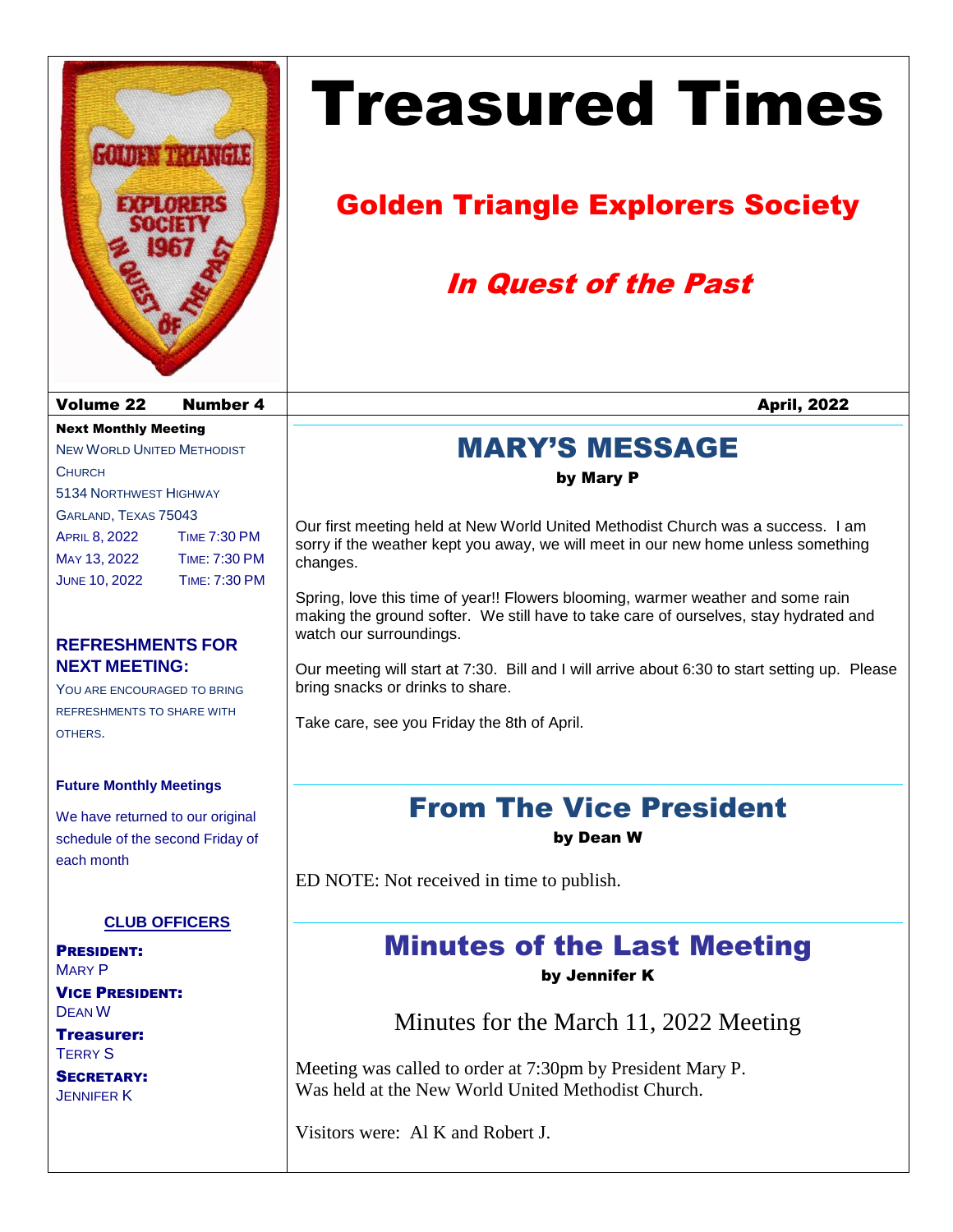|                                                                                                  | <b>Huntmaster's Report</b>                                                                                                                                        |                      |
|--------------------------------------------------------------------------------------------------|-------------------------------------------------------------------------------------------------------------------------------------------------------------------|----------------------|
|                                                                                                  | Meeting adjourned                                                                                                                                                 |                      |
| more programs. See obituary<br>on page $5 & 6$ .                                                 | February Birthdays- Becky N<br>Name tag drawing $-$ Becky N                                                                                                       |                      |
| recent "outside" speaker and<br>had promised to bring us                                         | 1904-P Barber Dime<br>1963 Silver Half Dollar                                                                                                                     | Mary P<br>Jennifer K |
| Jim G. Jim was our most                                                                          | 1893-S Barber Dime<br>1901-O Barber Dime                                                                                                                          | Dean W<br>Al K       |
| It is with great sadness I must<br>inform you of the passing of                                  | 1911-S Barber Dime                                                                                                                                                | AI K                 |
| <b>Late Breaking News</b>                                                                        | 1903-P Barber Dime                                                                                                                                                | Mary P               |
|                                                                                                  | 1897-P Barber Dime                                                                                                                                                | Mary P               |
| reasonable rates apply.                                                                          | 1858 Flying Eagle Cent                                                                                                                                            | Al K                 |
| our newsletter on the Webpage),                                                                  | 1883-O Morgan Silver Dollar<br>2018 Krugerrand 1 ounce                                                                                                            | Becky N<br>Michael N |
| available and wish to advertise to<br>club members (and those who visit                          | 1890-O Morgan Silver Dollar                                                                                                                                       | Robert J             |
| you have a business or service                                                                   | 1865 Large Cent                                                                                                                                                   | Dean W               |
| We also have space for paid ads. If                                                              | Fundraiser winners are:                                                                                                                                           |                      |
| Member ads, including pictures,<br>will be printed as space allows.                              | Find of the month winners can be found in the newletter.                                                                                                          |                      |
| This space is reserved for free<br>member ads. Do you have<br>something you wish to sell or buy? | Marble Raffle Drawing: Becky N who pulled a white marble and won \$2.00.                                                                                          |                      |
| <b>ADVERTISEMENTS</b>                                                                            | Dave T, Terry S and Becky N won a silver dime.                                                                                                                    |                      |
| <b>MEMBER</b>                                                                                    | is a \$2 fee to enter the Token Hunt.<br>Door Prize Winners: Leticia R, Larry V and Al H won a fake coin. Robert J,                                               |                      |
|                                                                                                  | Fun Hunt will be held March 20 at 1:00pm at Lions Park in Waxahachie. There                                                                                       |                      |
|                                                                                                  | Terry spoke on fake coins. Terry had some various examples of fake and real<br>coins to compare.                                                                  |                      |
| <b>TELEPHONE NUMBERS</b>                                                                         | Speaker is Terry S.                                                                                                                                               |                      |
| <b>SEE YOUR MEMBER</b><br><b>DIRECTORY FOR</b>                                                   | minutes will be read by members from the Newsletter.                                                                                                              |                      |
|                                                                                                  | Larry V made the motion to not read the minutes at the meetings. Terry S gave<br>the second motion and Dave T gave a $3rd$ motion. The motion passed and the      |                      |
| <b>VELMA S (ASST.)</b>                                                                           |                                                                                                                                                                   |                      |
| <b>ANDRETTAL</b>                                                                                 | meeting.                                                                                                                                                          |                      |
| <b>FIND OF THE MONTH CHAIR:</b>                                                                  | said he spends on the next month what is earned from the previous month's                                                                                         |                      |
| <b>TRACY J</b>                                                                                   | Old business: What did we want in the fundraiser? Tracy J prefers all silver.<br>Harold R believes it is best to continue with the variety until we grow. Terry S |                      |
| <b>WEBMISTRESS:</b>                                                                              |                                                                                                                                                                   |                      |
| <b>MIKE S</b>                                                                                    | Dave T made the first motion, Harold R gave the second motion.                                                                                                    |                      |
| <b>TBD</b><br><b>NEWSLETTER EDITOR:</b>                                                          | for use of the building.                                                                                                                                          |                      |
| <b>REFRESHMENTS CHAIR:</b>                                                                       | we are meeting in; had fallen off a ladder and in need of prayers.<br>New Business: Mary P asked if we could donate \$50.00 a month to the church                 |                      |
| <b>DAVE T</b>                                                                                    | had to reschedule due to the weather. Bill A, the Head of Trustee at our church                                                                                   |                      |
| <b>HUNT MASTER:</b>                                                                              | Our Dear Mrs. G passed away, she was one great lady. Our speaker James S                                                                                          |                      |
| <b>OTHER CONTACTS</b>                                                                            | Health and well being of members: Bob S had a good report from the doctor.                                                                                        |                      |

by Dave T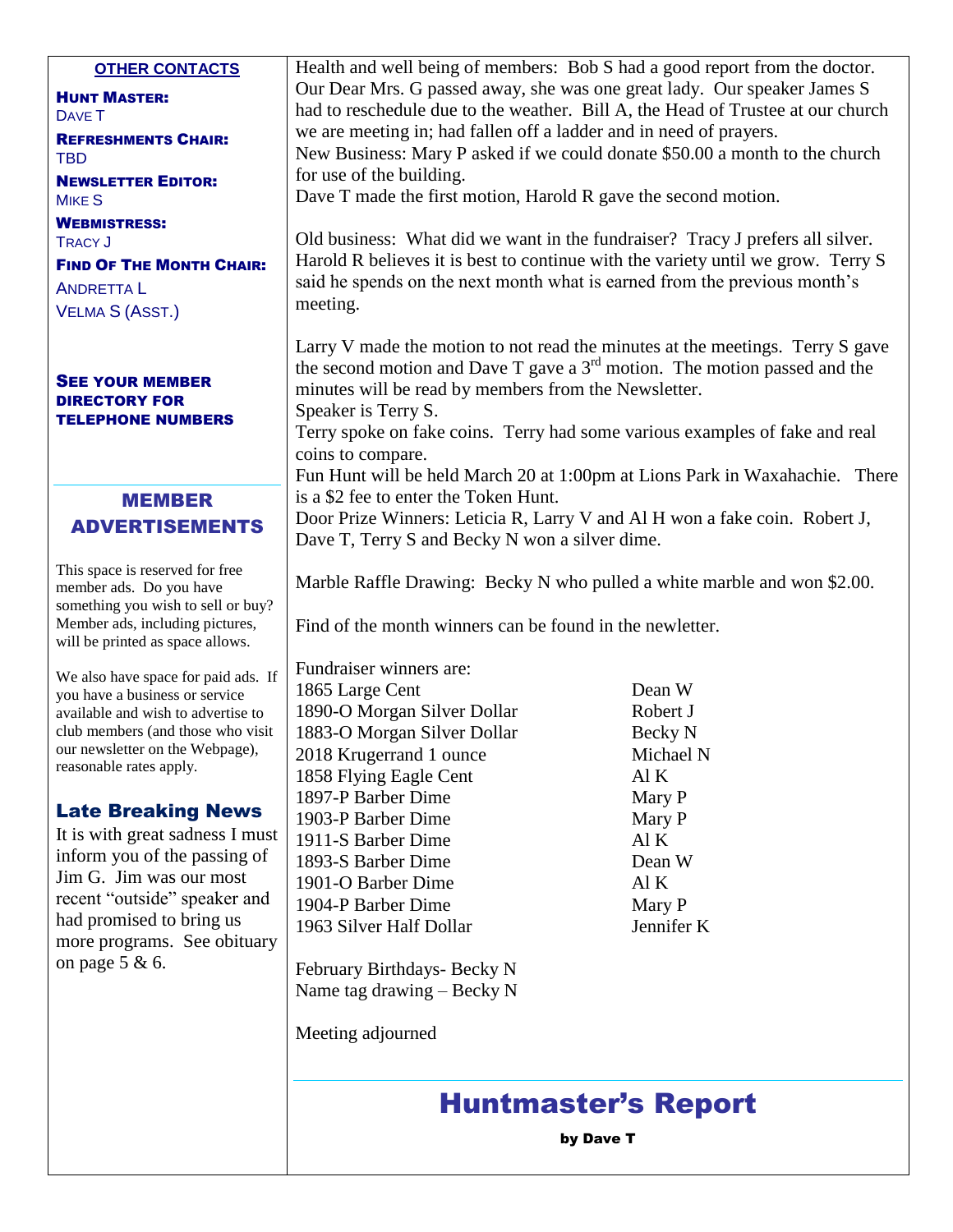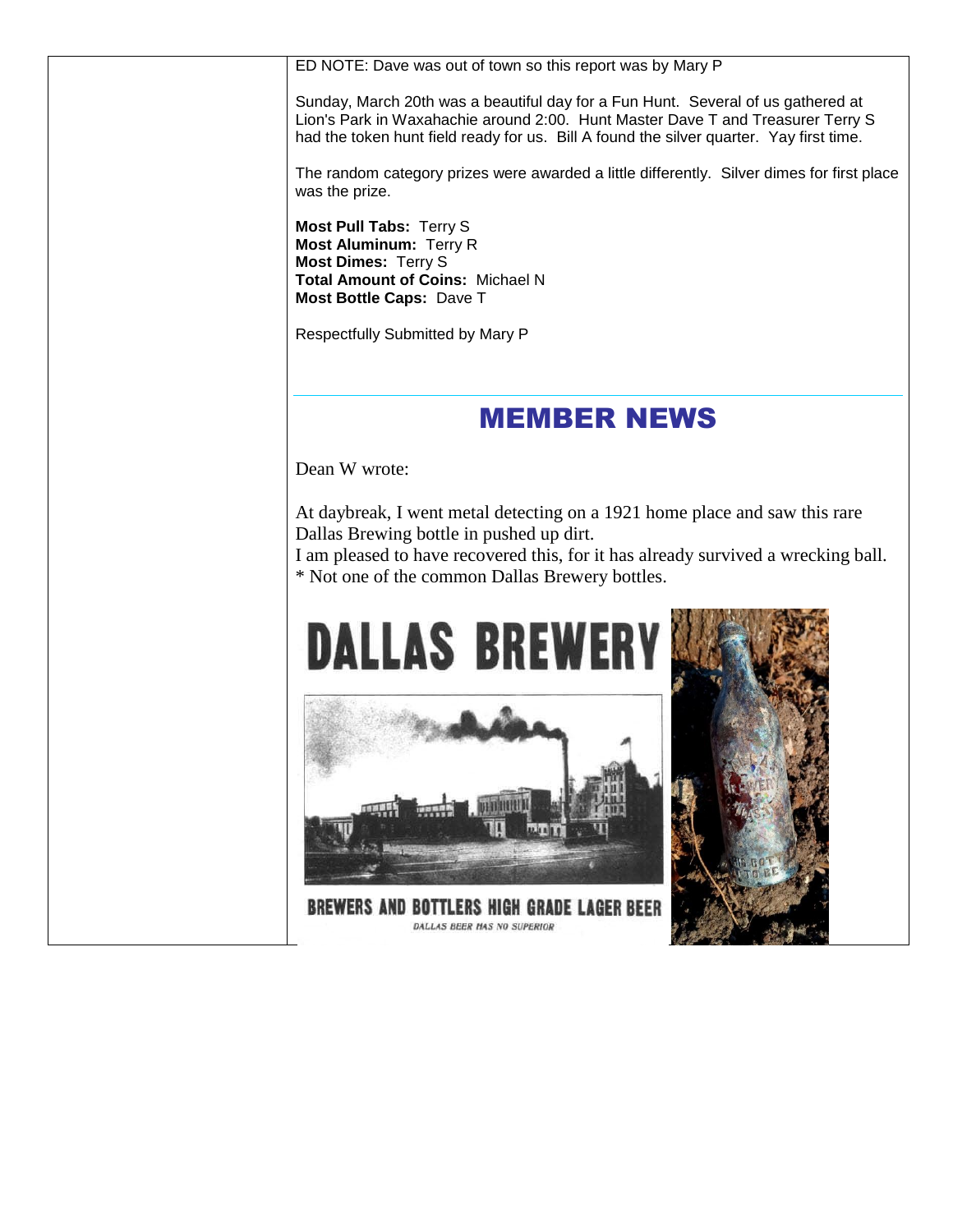

This space will be used for member submissions of news concerning their finds and activities. Perhaps even a few family items or recipes?

### FINDS OF THE MONTH CONTEST

| Place                | Winner    | Item                    |  |  |
|----------------------|-----------|-------------------------|--|--|
| <b>COINS</b>         |           |                         |  |  |
| 1 <sup>st</sup>      | Dave      | 1884 Morgan Dollar      |  |  |
| 2 <sup>nd</sup>      | Michael N | 1980 Susan B            |  |  |
| 3 <sup>rd</sup>      | Leticia R | 1954 cent               |  |  |
|                      |           |                         |  |  |
| <b>JEWELRY</b>       |           |                         |  |  |
| $1^{\rm st}$         | Leticia R | 94 Gram 0.925 Silver    |  |  |
| 2 <sup>nd</sup>      | Michael M | 10K gold & ruby earring |  |  |
| $3^{\text{rd}}$      | Dave T    | silver necklace         |  |  |
|                      |           |                         |  |  |
| <b>RELICS</b>        |           |                         |  |  |
| 1 <sup>st</sup>      | Tracy J   | <b>Heart Buckle</b>     |  |  |
| 2 <sup>nd</sup>      |           |                         |  |  |
| $3^{\text{rd}}$      |           |                         |  |  |
|                      |           |                         |  |  |
| <b>MOST UNUSUAL</b>  |           |                         |  |  |
| 1 <sup>st</sup>      | Tracy J   | old jack                |  |  |
| 2 <sup>nd</sup>      | Dave T    | cap grenade             |  |  |
| $3^{\text{rd}}$      |           |                         |  |  |
|                      |           |                         |  |  |
| <b>SECOND CHANCE</b> |           |                         |  |  |
| 1 <sup>st</sup>      | Leticia R | \$ pendant              |  |  |
| 2 <sup>nd</sup>      |           |                         |  |  |
| 3 <sup>rd</sup>      |           |                         |  |  |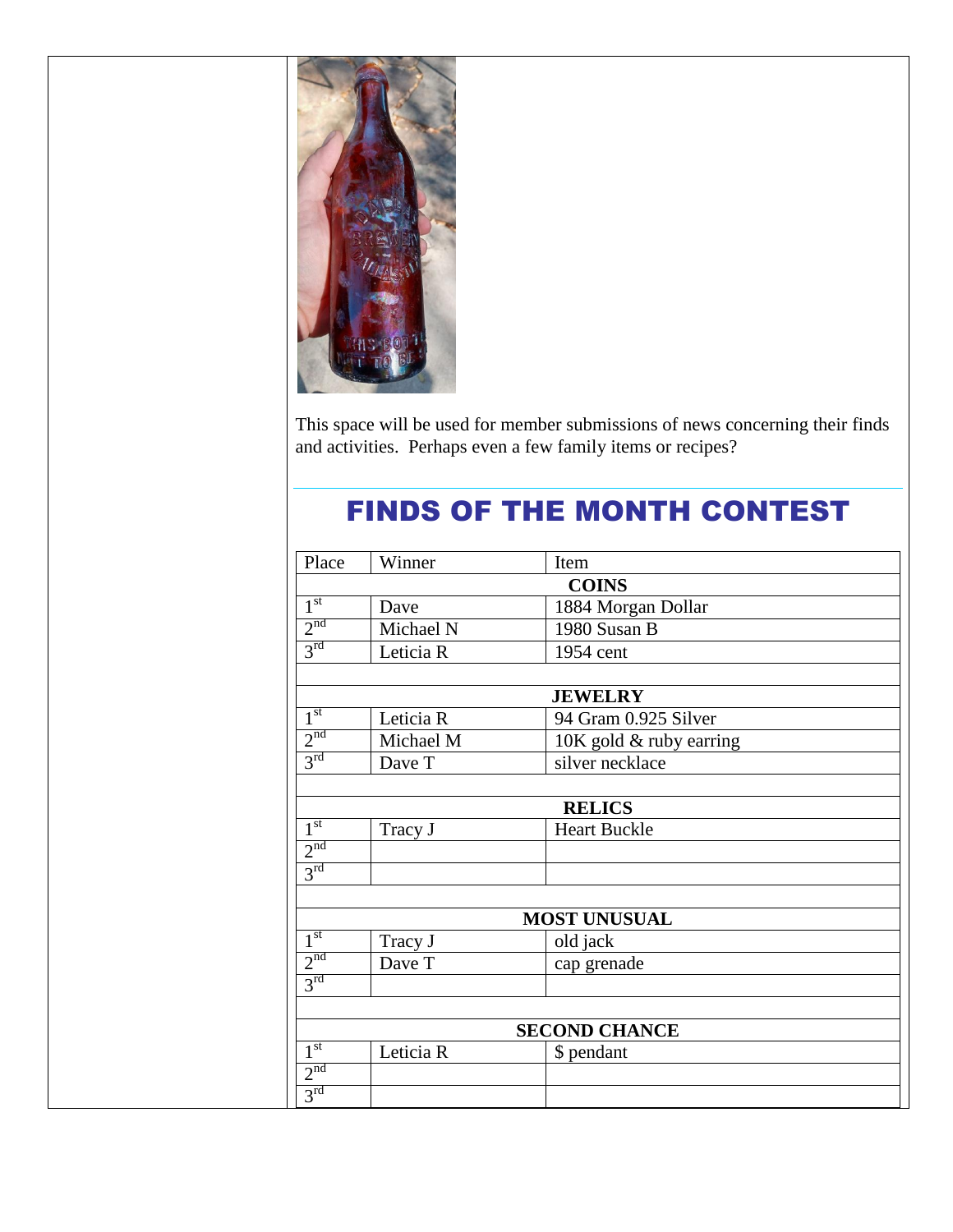#### PHOTOS

#### PHOTOS FROM THE FUN HUNT







#### In Memory

#### JIM R. G, JR. 92, OF GARLAND

Funeral services are scheduled for Jim G, author and historian, at 2:00 pm on Monday, April 4, 2022, in Eastgate Funeral Home, Garland.

Jim G, a Dallas History professor at Richland College and best selling Dallas author has spent the last eleven years with the Dallas County Assassination Review Board. In his quest he has rediscovered much of the forgotten history of Dallas' most prominent figures who would leave their mark upon America's History.

His father was a Chicago stock broker and Jim was born eleven days before the market crash of 1929, Jim made his journey from Chicago to Dallas in a laundry basket in the back seat of a 1929 Hudson. He would spend his entire life in Dallas and, today bears the mark of a great storyteller and historian. He engages his listeners